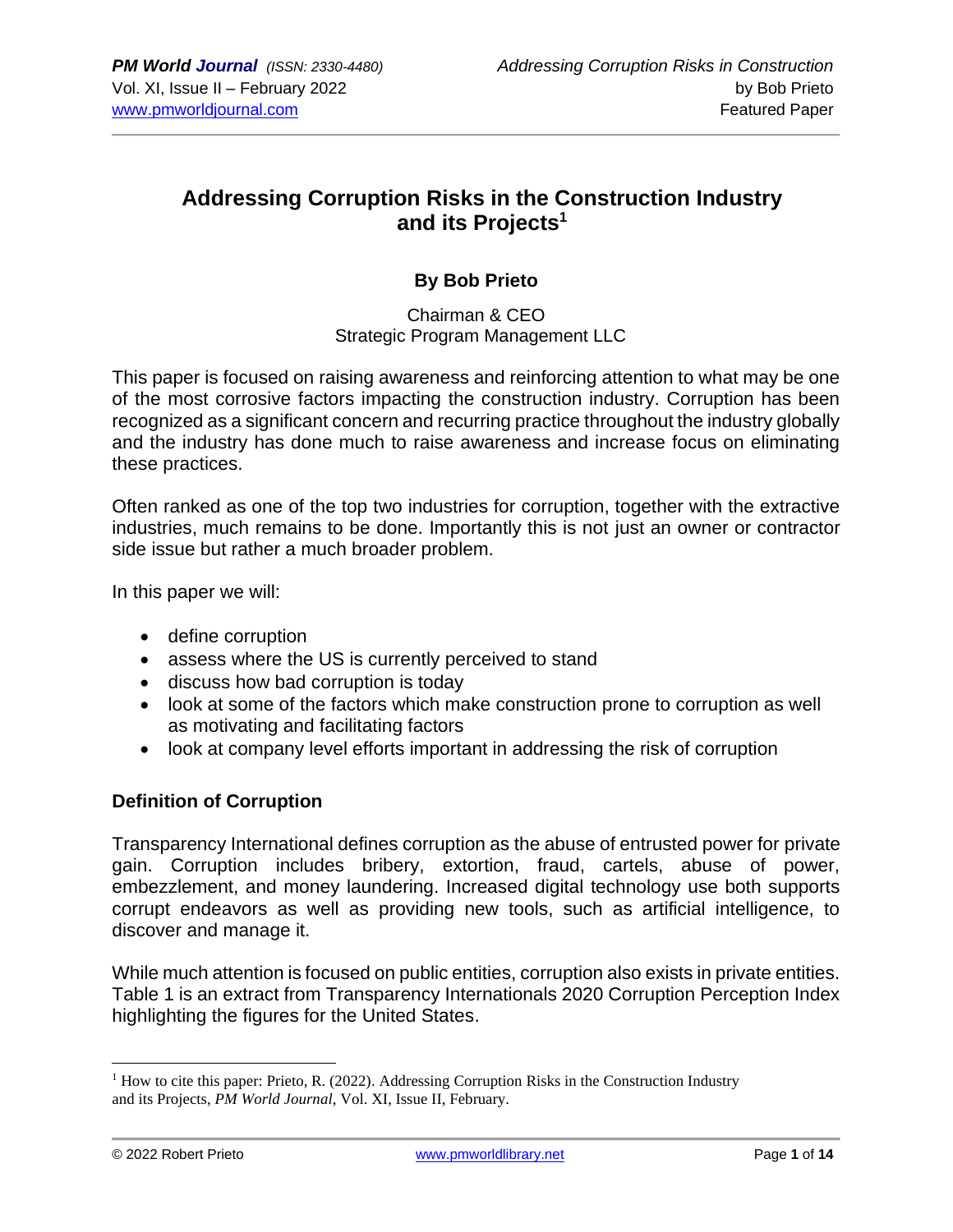| COTTUPHON PERCEPTIONS INGEX ZUZU  |          |                |  |
|-----------------------------------|----------|----------------|--|
| <b>CPI</b>                        |          |                |  |
| <b>Country</b>                    | score    | <b>Rank</b>    |  |
|                                   | 2020     |                |  |
| <b>Denmark</b>                    | 88       | 1              |  |
| New Zealand                       | 88       | 1              |  |
| Finland                           | 85       | 3              |  |
| Singapore                         | 85       | 3              |  |
| Sweden                            | 85       | 3              |  |
| Switzerland                       | 85       | 3              |  |
| Norway                            | 84       | $\overline{7}$ |  |
| <b>Netherlands</b>                | 82       | 8              |  |
| Germany                           | 80       | 9              |  |
| Luxembourg                        | 80       | 9              |  |
| Australia                         | 77       | 11             |  |
| Canada                            | 77       | 11             |  |
| Hong Kong                         | 77       | 11             |  |
| <b>United Kingdom</b>             | 77       | 11             |  |
| Austria                           | 76       | 15             |  |
| <b>Belgium</b>                    | 76       | 15             |  |
| Estonia                           | 75       | 17             |  |
| Iceland                           | 75       | 17             |  |
| Japan                             | 74       | 19             |  |
| Ireland                           | 72       | 20             |  |
| <b>United Arab Emirates</b>       | 71       | 21             |  |
| Uruguay                           | 71       | 21             |  |
| France                            | 69       | 23             |  |
| <b>Bhutan</b>                     | 68       | 24             |  |
| Chile                             | 67       | 25             |  |
| <b>United States of America</b>   | 67       | 25             |  |
| Seychelles                        | 66       | 27             |  |
| <b>Taiwan</b>                     | 65       | 28             |  |
| <b>Barbados</b><br><b>Bahamas</b> | 64<br>63 | 29<br>30       |  |
| Qatar                             | 63       | 30             |  |
|                                   | 62       | 32             |  |
| Spain<br>Korea, South             | 61       | 33             |  |
| Portugal                          | 61       | 33             |  |
| <b>Botswana</b>                   | 60       | 35             |  |
|                                   |          |                |  |
| <b>Brunei Darussalam</b>          | 60       | 35             |  |

Table 1 Corruption Perceptions Index 2020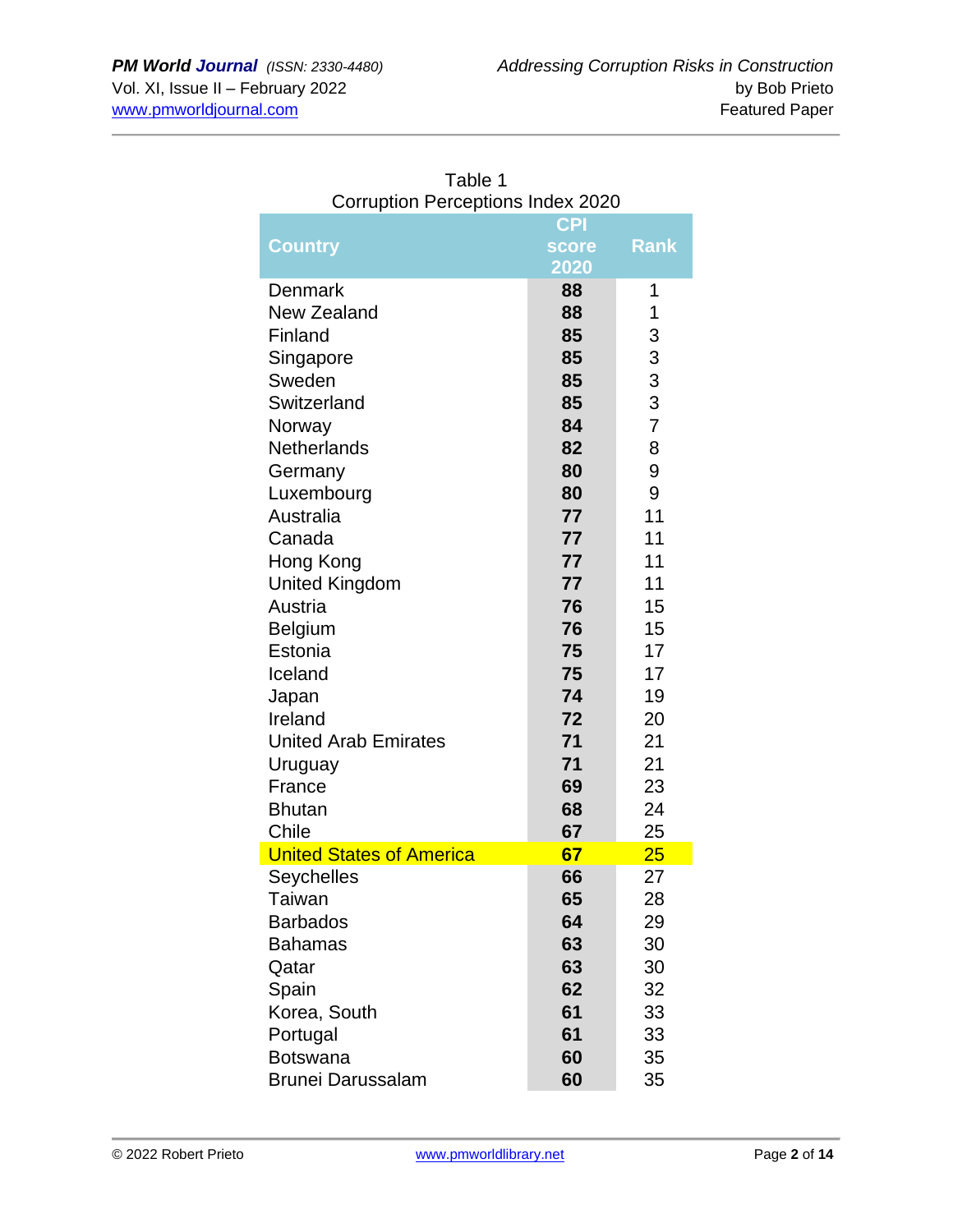| Israel    | 60 | 35 |
|-----------|----|----|
| Lithuania | 60 | 35 |
| Slovenia  | 60 | 35 |

#### **Taxonomy of corruption**

Corruption is often divided into two categories:

- petty corruption
- grand corruption, including political corruption

A taxonomy of corruption is provided in Table 2

## **Table 2 Taxonomy of Corruption**

Corruption may be present in many forms:

- 1. Fraudulent acts
	- a. Fraud
	- b. Deception
	- c. Ghosting
	- d. Front/shell companies
	- e. Dishonesty
	- f. Money laundering
	- g. Collusion/ collusive acts
		- i. Cartels
		- ii. Bid rigging
		- iii. Price fixing
- 2. Bribery acts
	- a. Bribery
	- b. Solicitation
	- c. (Illegal) lobbying
	- d. Facilitation payments
	- e. Kickbacks
	- f. Influence peddling
- 3. Extortionary acts
	- a. Client abuse of contractors
	- b. Abuse of power
	- c. Intimidation and threats
	- d. Coercion
	- e. Blackmail/extortion
- 4. Discriminatory acts
	- a. Favoritism
	- b. Patronage
	- c. Nepotism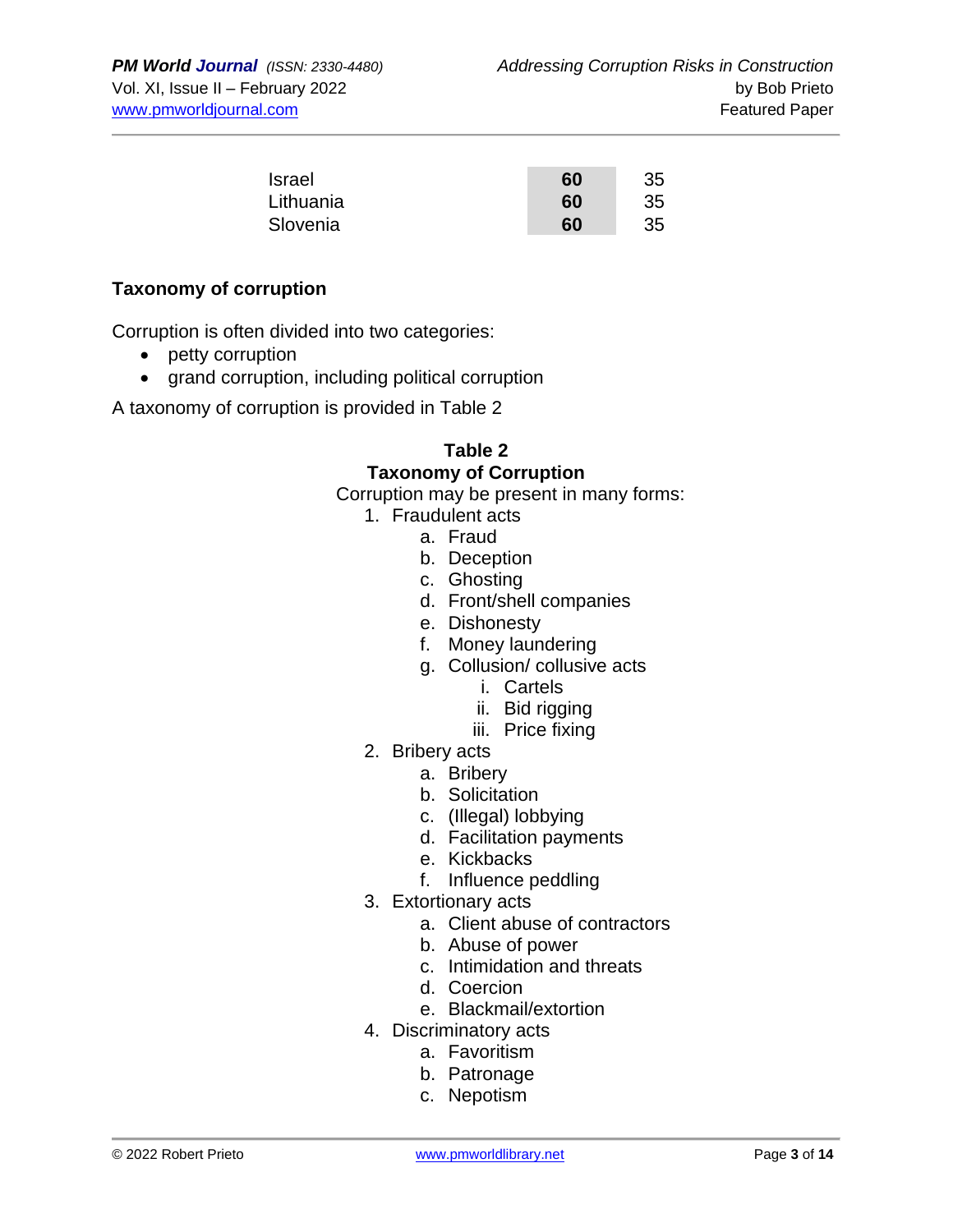5. Other

- a. Professional negligence
- b. Conflicts of interest
- c. Embezzlement

Among the various forms of corruption bribery is the most common and the most corrosive. It is the top form of corruption in the construction industry.

Bribery refers to a corrupt act that may involve giving, promising, soliciting, accepting, or offering a benefit to lure or entice someone to act in an unethical or illegal manner. (Journal of Construction Engineering and Management · August 2017). It may be supply side (those offering to pay a bribe) or demand side (those demanding or paying a bribe).

A bribe is intended to cause a dishonest act or failure to act except for the payment of the bribe.

Enticements may include:

- Rewards
- Fees
- Loans
- Gifts
- Any supplementary advantage:
	- o donations
	- o special treatment
	- o services.

Examples of bribery in construction include:

- paying a client's representative to win a project or to eliminate other qualified bidders
- paying an official to obtain necessary permits and approvals without evidence that the required preconditions have been satisfied
- paying the client's designer to design in such a way that only your firm can construct it (requirement for special equipment)
- paying the owner's representative or government inspector to have defective work accepted
- paying the owner's representative to certify that non-existent work has been performed
- payment or other consideration or pressure to the project engineer or construction manager to withhold payment certification or approving an extension or time that is warranted
- payment by owner in a dispute to a judge, arbitrator, or witness for a favorable action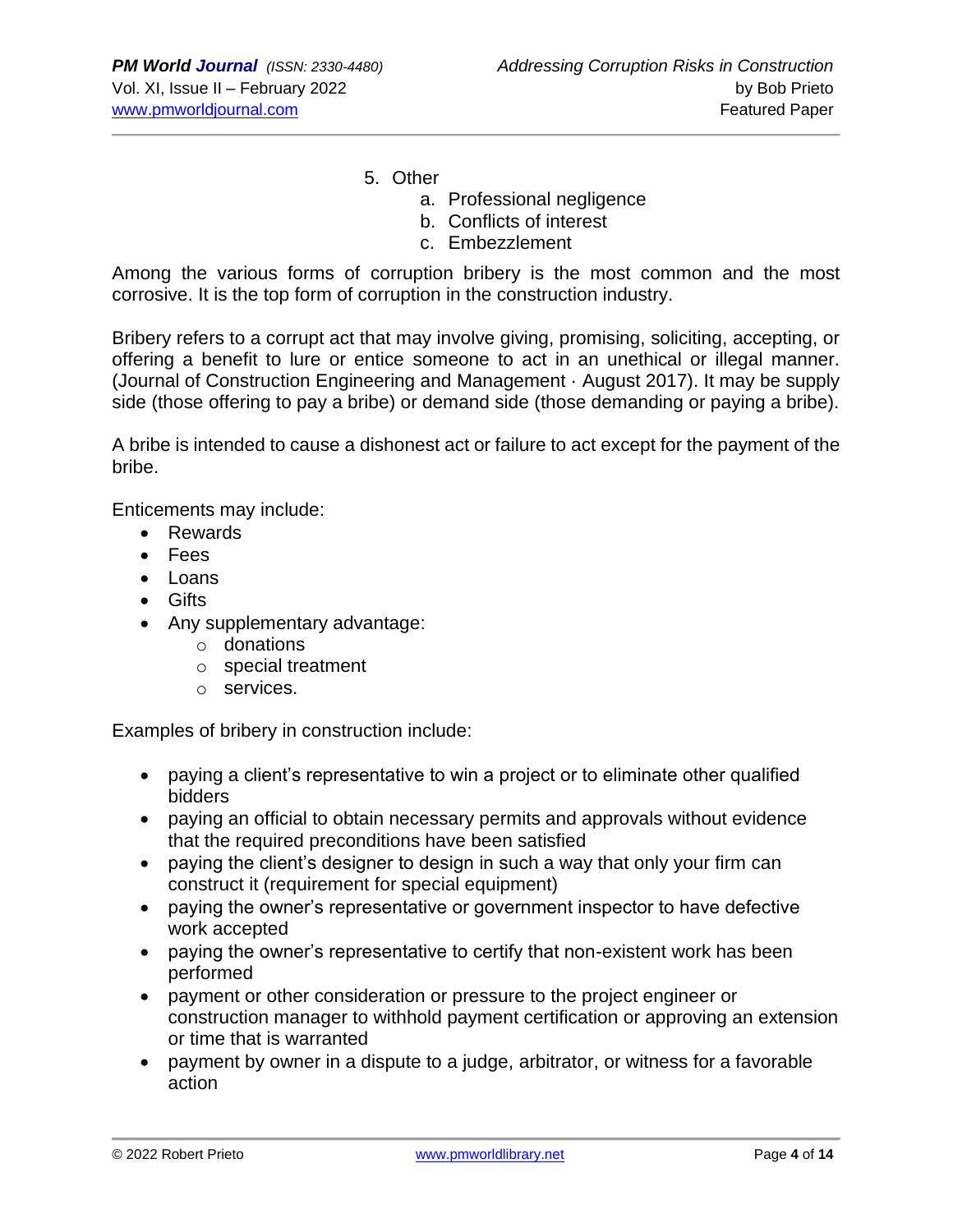- payment by a joint venture partner to the owner to terminate the JV contract at an early stage and to award the contract to the paying party
- payment to owner by a subcontractor who is overcompensated for work performed (or not performed) on the project

#### **Corruption in Construction - How bad is it?**

Corruption is widespread in the construction and engineering sectors especially with respect to infrastructure projects. It may take place in both developed and developing countries. It may take place at any phase of a public or private sector project and may be committed by any of the many corporate or individual participants in a project.

Some corruption offences are committed knowingly and deliberately for personal or corporate gain. Some offences are committed in the belief that it is necessary to undertake these practices in order to remain competitive, or to retaliate against the corrupt practices of others. Some offences are committed in the erroneous belief that these practices are normal business acts and do not constitute criminal offences.

Many individuals in the infrastructure, construction and engineering sectors fail to recognize corrupt situations or, if they do recognize them, fail to appreciate the risks of becoming involved in corruption.

Potential signs of corruption in construction include:

- Goods or services in excess of project requirements or not required by the project
	- o Ten extra diesel generators or refrigerators
- Poor quality goods or services compensated at normal rates for industry standard
- Suspicious invoices including duplicate, backdated or unwarranted (no good or service provided)
- Degraded quality or ethics focus
	- o Resistance to take required training
	- o Compliance activities deliberately reduced or resisted
- Bias in procurement practices and unsupportable outcomes
- Preference to deal only with one individual
- Resistance to training backup for fear of exposing their actions
- Reluctance to take annual leave especially during "high value" periods
- History of corruption
	- o Bad apples are never only at the top of the barrel
- Checks and balances being regularly bypassed in the interest of expediency o Controls not in place or ignored
- Contemporaneous written records nonexistent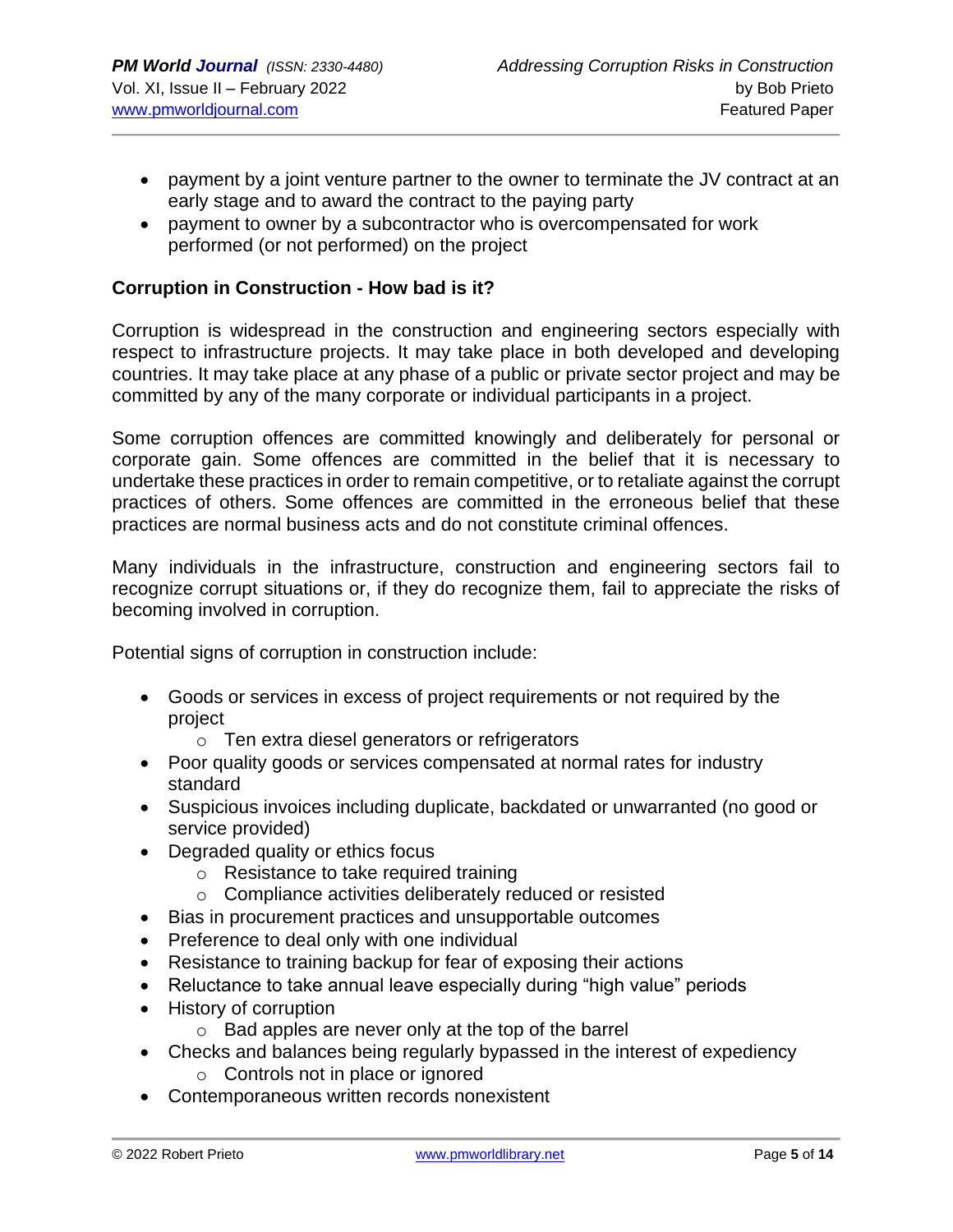#### **Why is construction prone to corruption?**

There are several factors which increase the susceptibility of the construction industry to corruption. These factors include:

- Lack of adequate transparency in selection processes
- Uniqueness
	- $\circ$  No two construction projects are the same making comparisons difficult and providing opportunities to inflate costs and conceal bribes.
- Scale of projects (especially mega-infrastructure projects)
	- $\circ$  Projects such as dams, airports, railways and global scale power and extractive industry projects can cost tens of billions of dollars making it easier to conceal bribes and inflate claims.
- Complexity of the work involved
- Complex transaction and supply chains
	- o Delivery often involves many professional disciplines and tradespeople and numerous contractual relationships that make control measures difficult to implement.
- Work is concealed
	- o Materials and workmanship are often hidden
		- steel reinforcing in concrete
		- masonry covered with plaster
		- cables and pipes enclosed in service ducts or buried
- Poor documentation and records
- Bureaucracy
	- $\circ$  Numerous approvals are required from government in the form of licenses and permits at various stages, each providing an opportunity for bribery (facilitation payments).
- Inadequate sanctions
	- o Meaningful deterrence and penalties are absent
- Inadequate professional ethical standards and training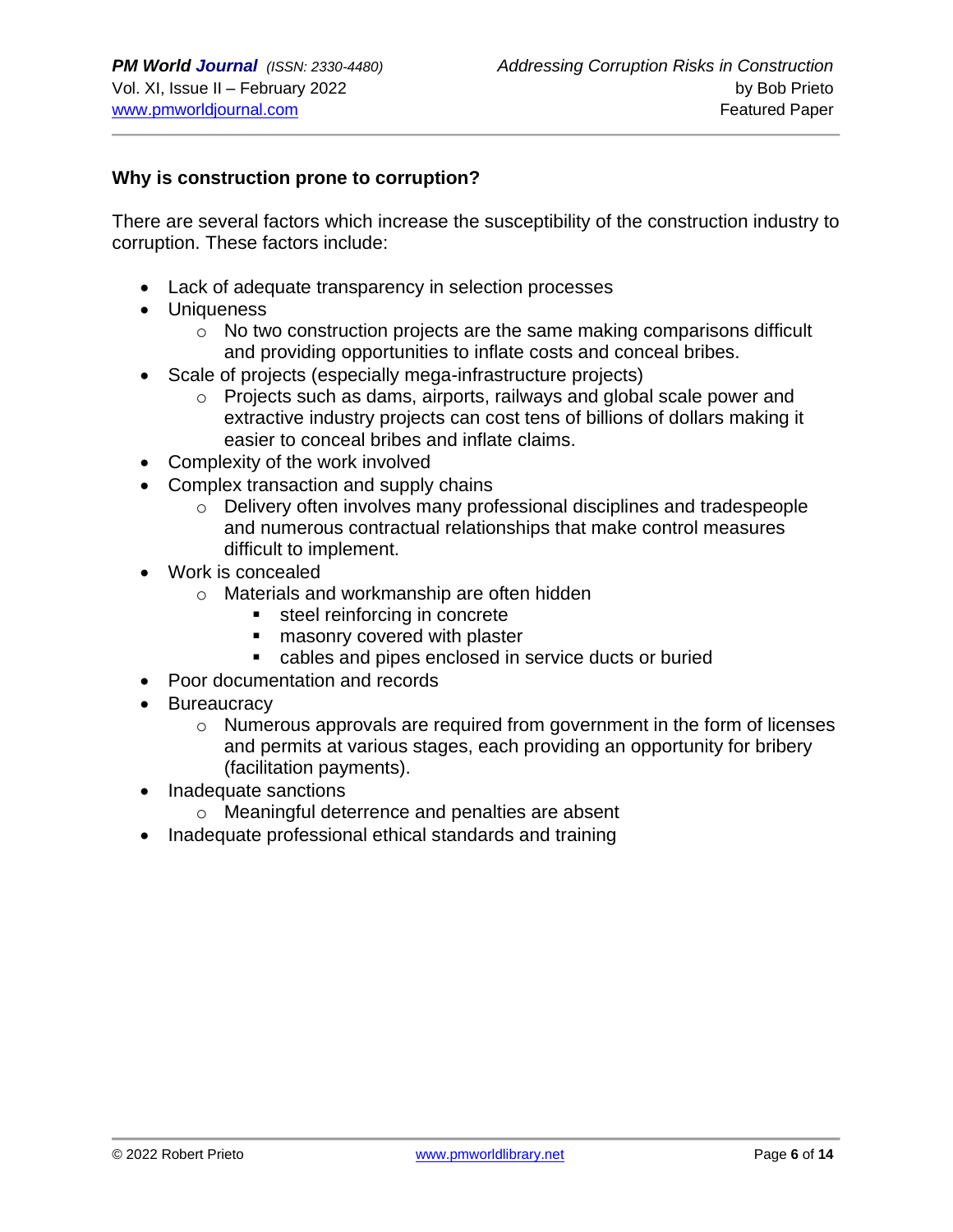## **Facilitation Payment**

A "**facilitation payment**" is the term often used in relation to payments made to officials so as to obtain or expedite services to which the payer is entitled (for example, the obtaining of contract payments which are due, import or work permits, or installation of telephone lines). The amounts which are paid are often quite small, yet the consequences of not paying can be serious. For example, a contractor may not receive a large contract payment due, or a delay in issuing an import permit could delay a project, which could increase the contractor's costs and cause the contractor to have to pay liquidated damages to the project owner for delay. In practice, the following distinction is sometimes made between bribes and facilitation payments. A bribe is regarded as being a payment made to someone to act in a way in which she/he should not act (for example, by improperly awarding a contract to the bribing party, or improperly releasing a party from a legal obligation) whereas a facilitation payment is regarded as being a payment (other than the fee required by law) made to a person to do something which she/he should already be doing (for example, issuing a visa or customs clearance that is properly due). However, although there may be this distinction, most countries treat the payment and receipt of facilitation payments as a form of bribery.

- Anti-Corruption Training Manual

## **Motivations for Corruption**

A range of motivations for corruption exist and each must be addressed in industry and company level training and oversight programs. Motivations include:

- Voluntary
- To level the playing field.
- Extortion
- Normal business practice

## **Facilitating Factors (Project Level)**

Motivation and an industry already prone to corruption are further facilitated by several factors which exist at the project level. These facilitating factors warrant special attention and are logical points of attack in any company level anti-corruption program.

They include:

- The nature of projects (especially infrastructure projects)
- Contractual structure
- Diversity of skills and integrity standards
- Project phases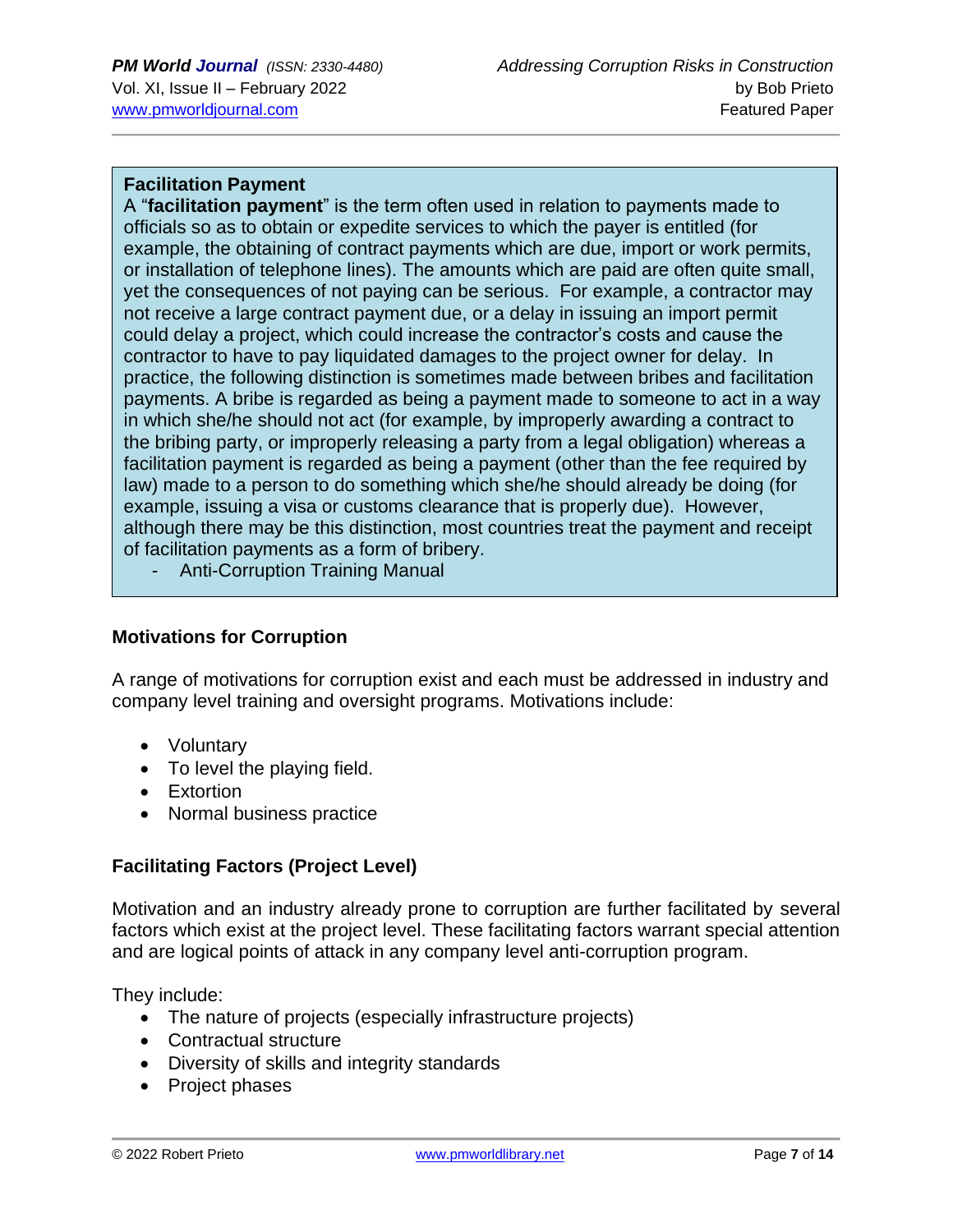- Size of projects facilitates concealing or inflating costs
- Uniqueness of projects limits cost benchmarking
- Complexity of projects
- High standards and extensive (hard to confirm) requirements
- Low supply chain visibility
- Concealed work/ difficult to verify work completed
- Lack of transparency
- Extent of government involvement
- Acceptance of the status quo
- Absence of project anti-corruption measures

## **Impacts of corruption on project performance**

Corruption is corrosive and adversely impacts project performance. An open question is "How much of today's mega project overruns derives from corruption?"

Impacts that we witness on project performance from corruption include:

- Delayed delivery times and increased project costs.
- Reduced potential economy/financial feasibility of the project because suboptimal projects are implemented.
- Reduced efficiency, favoring construction firms with corrupt relationships rather than the most efficient ones.
- Reduced the quality of project performance or infrastructure services delivered to the public.
- Increased operating cost at a given level of service associated with higher costs in construction, operation, and maintenance.
- Favors creation of monopolies and market concentrations.

## **Government and industry efforts to address corruption**

Government and industry globally have increased their focus on preventing and combating corruption through numerous efforts and organizations. Common across these various efforts are a focus on:

- Ethical codes
- Whistle blower mechanisms and protections
- Comprehensive rules and regulations, increasingly aligned globally
- Increased enforcement efforts
- Stronger penalties including criminal, sanctions/debarment and financial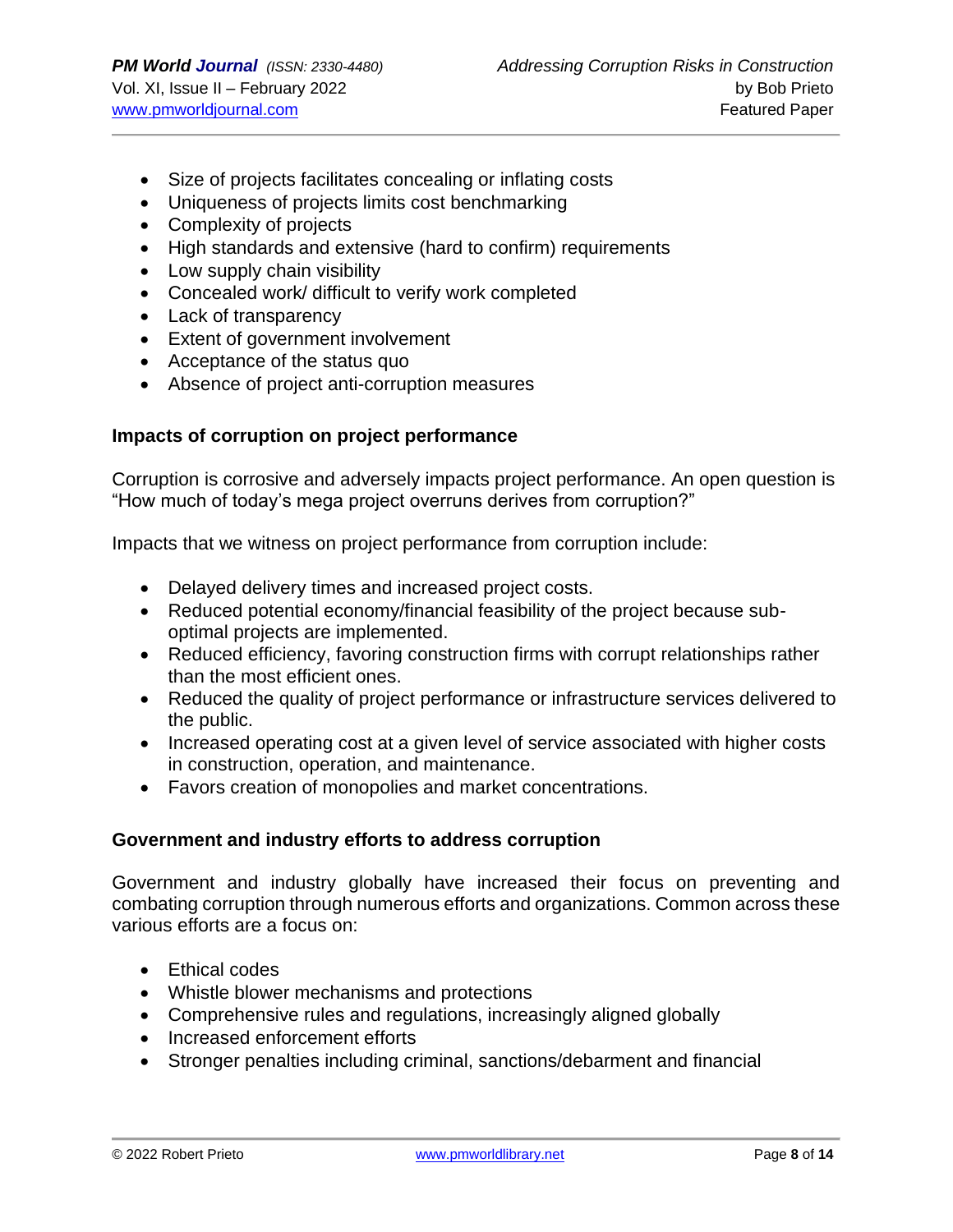Many of these efforts support self-reporting and identification of corruption with deferred prosecution in exchange for robust corrective measures.

#### **Company focus on corruption**

Prevention of corruption must build on a strong corporate commitment to ethical behavior which must be a centerpiece of a company's culture. Culture sets the table and must be supported by training and oversight.

The organization (owner, engineer, contractor, sub-contractors, and suppliers) should provide appropriate anti-corruption training to all relevant personnel, including:

- **•** personnel who are responsible for implementing parts of the anti-corruption program; and
- personnel who could encounter corruption in relation to their duties.
	- $\circ$  It is important to recognize that these are not necessarily the most senior people

#### **Who is more susceptible to corruption?**

Stakeholders more susceptible to corruption are:

- Younger
- not affiliated with professional bodies
- less loyal to their organization
- generally lower levels of job satisfaction

Training should be appropriately focused with one size fits all avoided to the extent possible.

The organization should identify:

- levels of corruption risks faced by different categories of personnel
- categories of personnel to require anti-corruption training
- type of training to be given to each category
- content of each type of training
- who will provide the training materials and training
- when the training will be provided
- how often the training will be repeated
- the records which will be kept of the training

The purpose of the training is to make relevant personnel aware of and understand:

- the organization's anti-corruption policy.
- **•** the organization's anti-corruption procedures which are relevant to their role.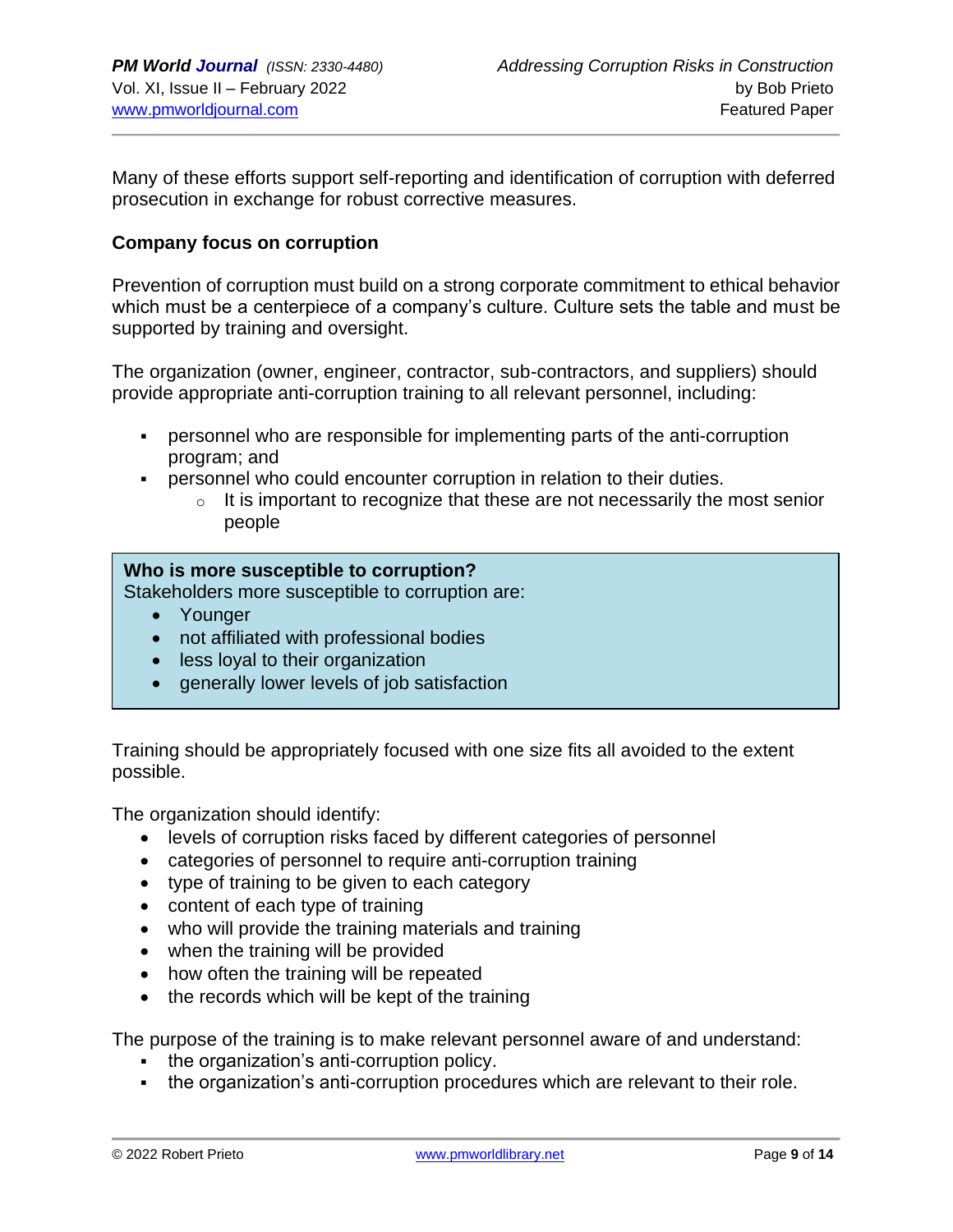- the risks and damage to them and the organization which can result from corruption.
- the types of corruption they could encounter.
- the circumstances in which corruption could occur in relation to their duties, and how to recognize these circumstances.
- **EXT** any necessary preventive and investigative actions they need to take in relation to any corruption risk or suspected corruption.
- how they can avoid corruption.
- how and to whom they should report any concerns.

This training should be provided to new personnel as soon as possible after they join the organization.

It is important for individuals to understand that they may incur criminal liability even when:

- unaware that the activity was a crime (ignorance of the law)
- no personal gain was involved
- bribe was paid by a surrogate (agent, subcontractor, affiliate) to another individual (spouse, friend, company where a beneficial interest exists) on his behalf
- following instructions of a supervisor or believing actions where in the interests of his employer
- fraudulent act performed by another individual on his behalf
- he was pressured or threatened in order for him to commit the offense o exception if he feared imminent physical harm
- no money changed hands, but a future consideration was offered
- bribe was offered but not paid
- bribe was paid but intended action did not occur (contract not awarded)
- the action was considered normal business practice or necessary to be competitive

The organization should appoint an appropriate person to be responsible for overseeing the implementation of the training program and ensuring all relevant personnel are trained in a timely manner. The training program may be in person, on-line or remote, or a hybrid.

In respect to business associates:

- The organization should identify categories of business associate that represent more than a low corruption risk.
- Based on this assessment, the organization should confirm that the business associate is taking appropriate steps to verify that the business associate is providing anti-corruption training to its staff and appoint an individual responsible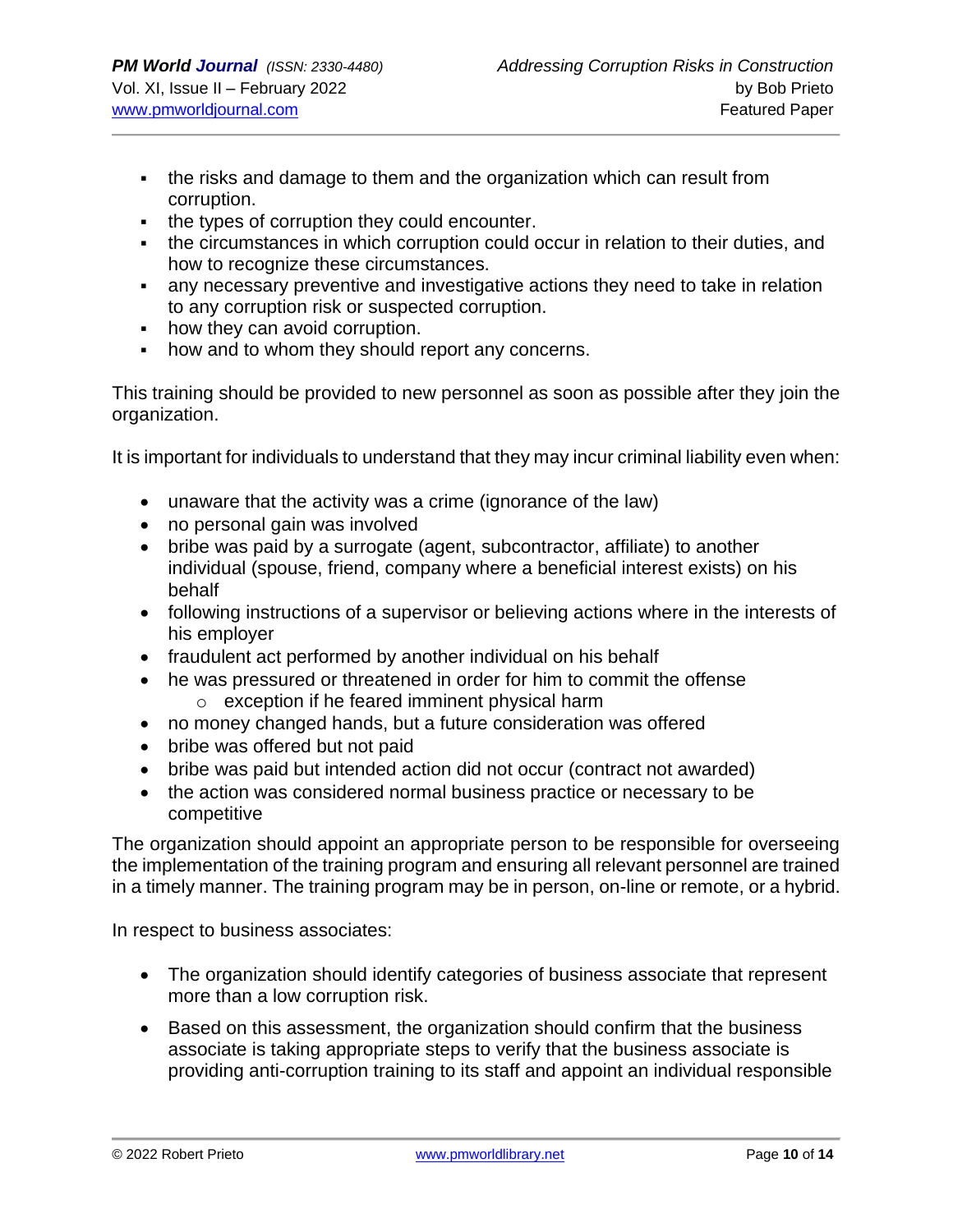for assuring the business associate training has been provided to all relevant personnel.

• The organization should keep records which include the procedures in relation to the training requirements of its business associates and the steps taken by the organization to implement this procedure. These become important if there is a subsequent breach.

#### **Unaware or willfully blind?**

In some instances, a contractor may not have directly provided a bribe but has benefitted from it being paid. In most jurisdictions the contractor could be treated as equally culpable. Examples may include:

- An agent or local representative using part of his fee to pay a bribe for winning a contract.
	- $\circ$  Telltale signs Exorbitant agent fees or large success fee agreements.
- Payment by a JV partner
	- $\circ$  Telltale signs Client preference to deal with the partner rather than the JV
- Payment by a key subcontractor to ensure the desired prime contractor has won the bid
	- $\circ$  Telltale signs Extremely close relationship between subcontractor and key procurement official often exhibited by timely inside information.
- Payment by JV partner or key subcontractor's overseas affiliate (parent or sister companies) on behalf of the project firm

Suspecting corruption and not acting or having willful blindness are not inoculating.

## **Guidance for individuals**

What is a person to do? How do you avoid being caught in corruption's web and becoming criminally liable?

Some straightforward guidance includes:

- Act at all times honestly and without deception.
- Do not knowingly, with willful blindness, or recklessly do or participate in any activity which involves:
	- o Offering, giving, demanding, or accepting any bribe or other improper advantage.
	- o Participating in any dishonest or deceptive activity in relation to any prequalification, tender or selection process.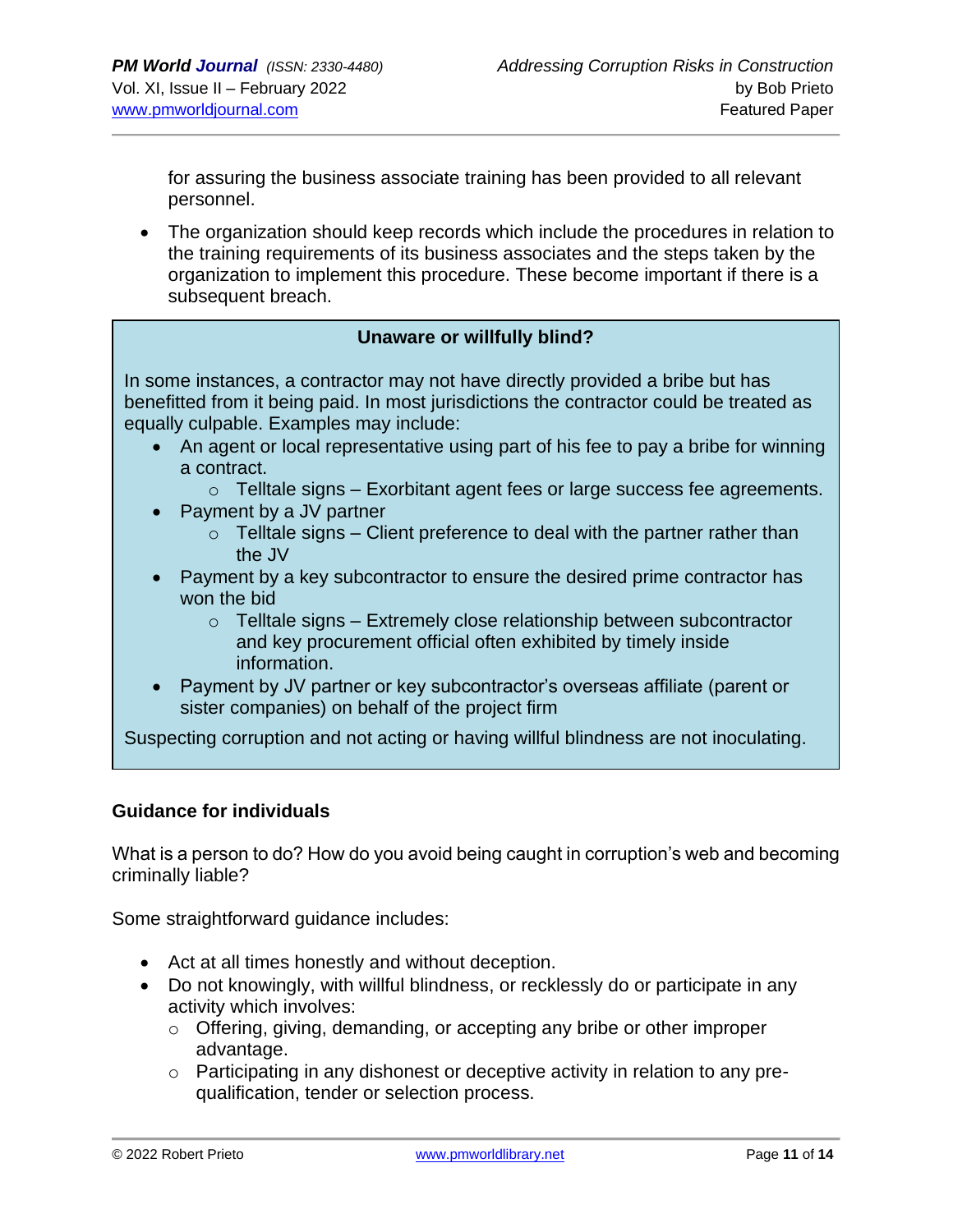- o Providing, concealing, or approving work, materials, equipment, or services which are not of the quality and quantity required by the contract.
- o Providing false, inaccurate, or misleading information.
- o Willfully withholding information.
- o Making or submitting false, inaccurate, misleading, or exaggerated records, invoices, claims, applications for variations or extensions of time, or requests for payment.
- $\circ$  Dishonestly refusing or failing to approve, or delaying approving, work, materials, equipment, services, invoices, claims, applications for variations or extensions of time, or requests for payment.
- o Dishonestly refusing or failing to pay, or delay in paying, sums due.
- If you are a director or officer of, or have any management responsibility:
	- o You must make diligent and proper inquiries regarding any suspicion of corruption
	- o You must take reasonable preventive measures to stop corruption for which the company may be liable.
	- o You must not instruct, authorize, or condone, expressly or impliedly, any corrupt activity.

## **Emerging Concepts and Issues**

Social pressures and new technology are shaping the ever-evolving anti-corruption landscape. Four areas worth identifying in this paper are:

- Chief Integrity Officer and relationship to ESG (emerging concept)
	- o Envisioned to support the CEO and board in shaping corporate culture and creating an organizational environment in which people are happy and proud to work -- not just because they are complying with the law, but because they are making a positive contribution to society.
- Application of artificial intelligence to Big Data in corruption identification
	- $\circ$  In bureaucracies' paper is power. The digitalization of data facilitates transparency. AI opens the door to predicting corrupt practices.
	- o Examples include identification of irregular credit card usage, petty cash excesses, unanticipated invoices (size, frequency, vendor), and goods and services purchases of unanticipated items or in unanticipated quantities.
- Data integrity and misuse/misappropriation of data
	- $\circ$  Data has increasing value and is subject to a growing set of data privacy regulations as well as proprietary value. The corrupt misuse of data or misappropriation for other than its intended use represents a growing area for potential corruption.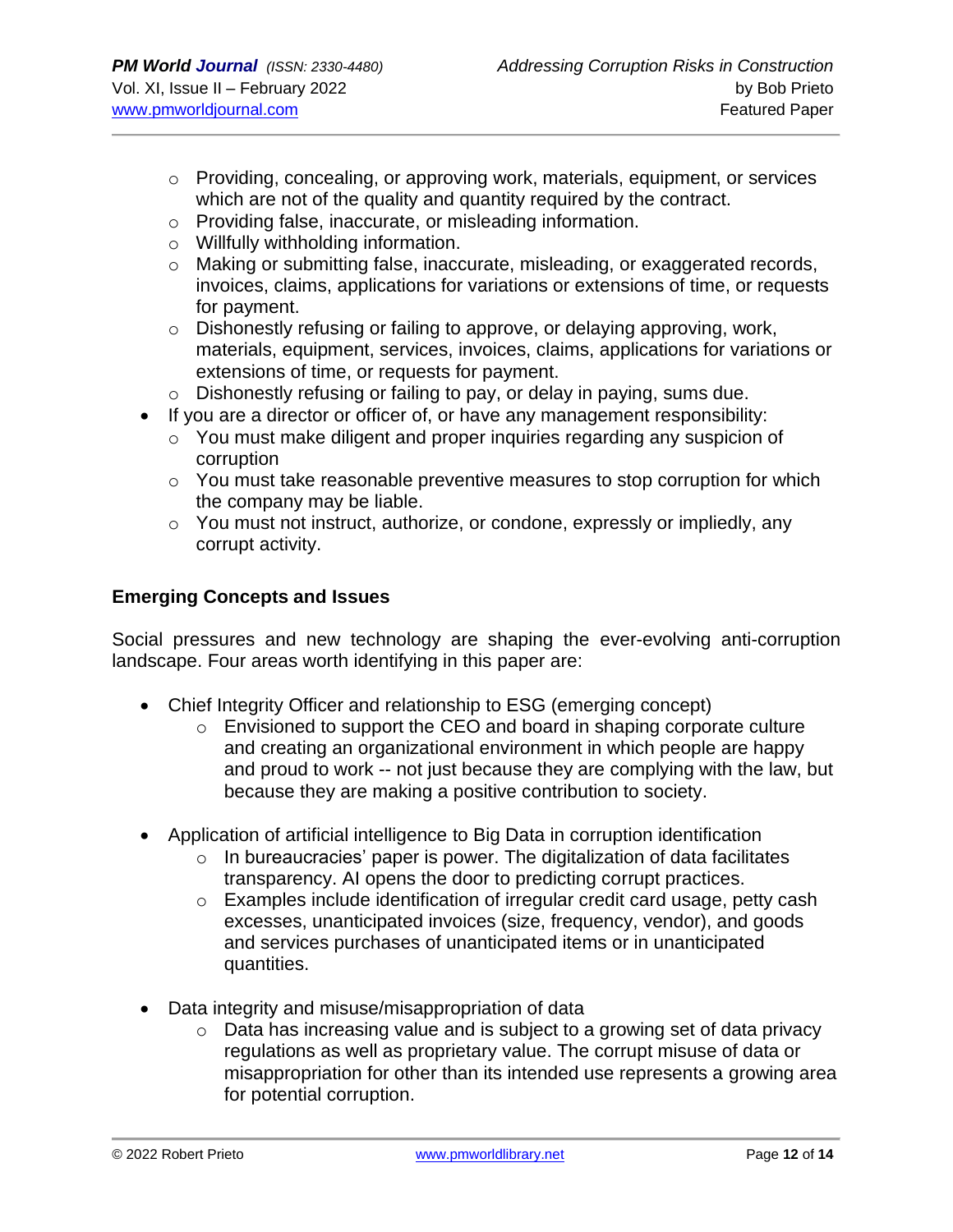- Securing the ledger with blockchain
	- $\circ$  As concerns grow on ensuring secure digital supply chains, blockchain technology is emerging as a possible answer.
	- o Blockchain also holds promise in securing data and data rights in the growing use of digital twins and their extension into enterprise asset management.

## **Summary**

In this paper, we have made several key points:

- Construction is ranked as a top industry with respect to corruption
- Corruption challenges are not limited to under-developed or authoritarian countries
- Corruption is defined as the abuse of entrusted power for private gain
- A taxonomy of corruption is provided covering both petty and grand corruption
- Bribery is the most common form of corruption and examples are provided
- Potential signs of corruption in construction are highlighted to raise awareness
- Several factors which increase the susceptibility of the construction industry to corruption are enumerated
- Facilitating factors at the project level are discussed and the impacts on project performance outlined
- A suggested company focus on corruption is laid out
- Guidance for individuals to avoid corruption is provided
- Emerging topics with respect to fighting corruption are identified

## **References**

- 1. Anti-Corruption Training Manual (Infrastructure, Construction and Engineering Sectors); Transparency International Global Infrastructure Anti-Corruption Centre
- 2. Journal of Construction Engineering and Management · August 2017
- 3. National Academy of Construction Executive Insight, Corruption; <https://www.naocon.org/wp-content/uploads/Corruption.pdf>